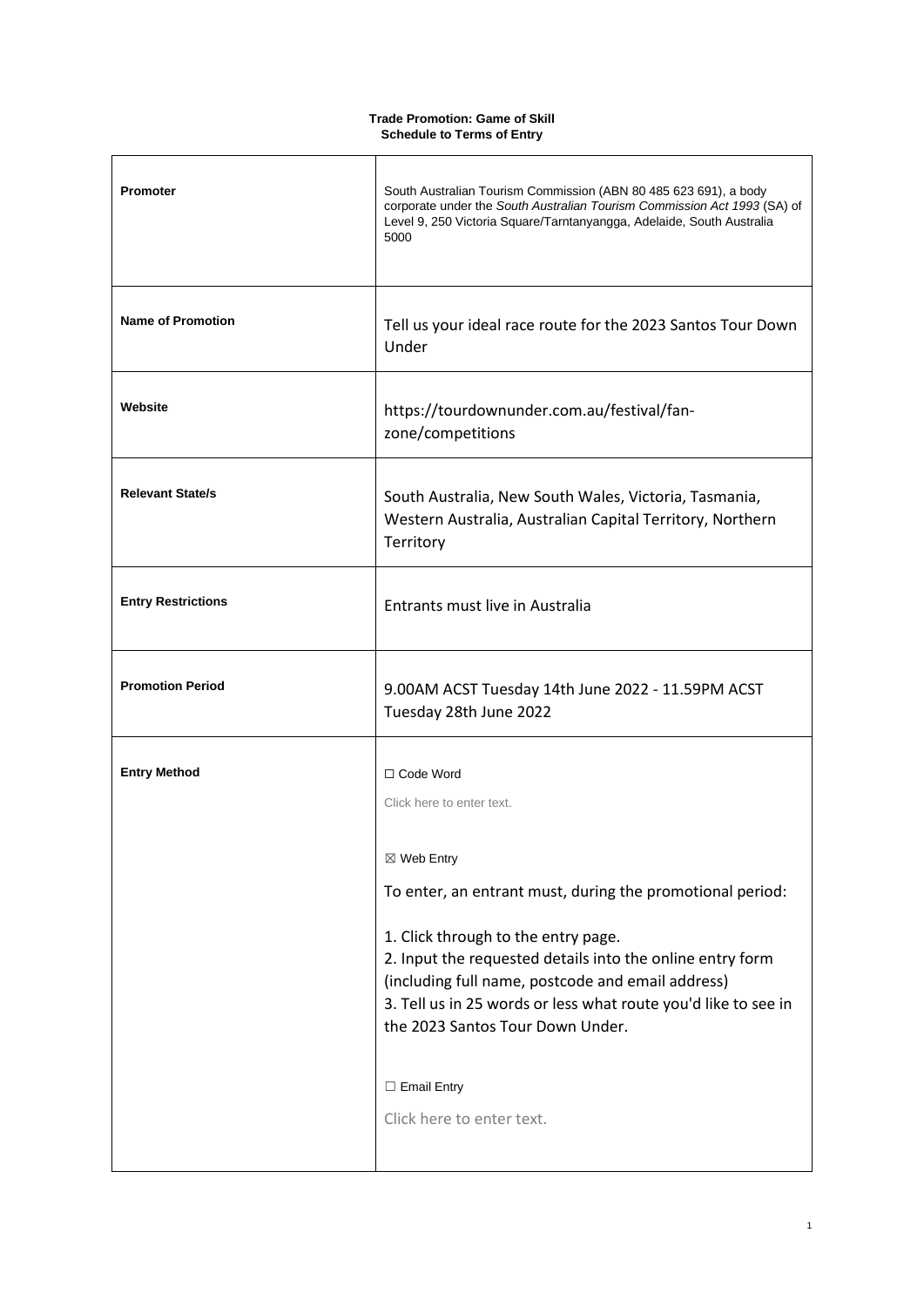|                                    | □ Daily Judging                                                |
|------------------------------------|----------------------------------------------------------------|
|                                    | Click here to enter text.                                      |
|                                    |                                                                |
|                                    | $\Box$ Other                                                   |
|                                    |                                                                |
|                                    | Click here to enter text.                                      |
|                                    |                                                                |
|                                    |                                                                |
| <b>Maximum Number of Entries</b>   | N/A                                                            |
|                                    |                                                                |
|                                    |                                                                |
|                                    |                                                                |
| <b>Judging Date and Time</b>       | 4PM ACST Friday 1st July 2022                                  |
|                                    |                                                                |
|                                    |                                                                |
| <b>Judging Criteria</b>            | Each valid entry will be judged by a representative of the     |
|                                    | Promoter based on the competition criteria. A panel of two     |
|                                    | (2) representatives chosen by the Promoter to determine        |
|                                    | the three (3) winner(s).                                       |
|                                    | Entries must abide by selection criteria and submission        |
|                                    | guidelines as outlined below:                                  |
|                                    |                                                                |
|                                    | Creativity (25%): How creative is the response                 |
|                                    | Relevance to Theme (25%): How closely does the response        |
|                                    | relate to the question.                                        |
|                                    | Quality of Entry (25%): How well has the response been         |
|                                    | written.<br>Authenticity (25%): How authentic is the response. |
|                                    |                                                                |
|                                    |                                                                |
| <b>Prize Details</b>               | Bontrager Circuit WaveCel Road Bike Helmet - An ultra-         |
|                                    | versatile helmet that is light, cool and sleek with the added  |
|                                    | protection of WaveCel advanced helmet technology and the       |
|                                    | convenience of magnetic light mounts.                          |
|                                    | All helmets are size medium.                                   |
|                                    |                                                                |
| <b>Prize Restrictions (if any)</b> |                                                                |
|                                    | N/A                                                            |
|                                    |                                                                |
|                                    |                                                                |
| <b>Total Prize Pool</b>            | Each helmet is valued at \$229.99 AUD. Total prize pool is     |
|                                    | \$689.97 AUD.                                                  |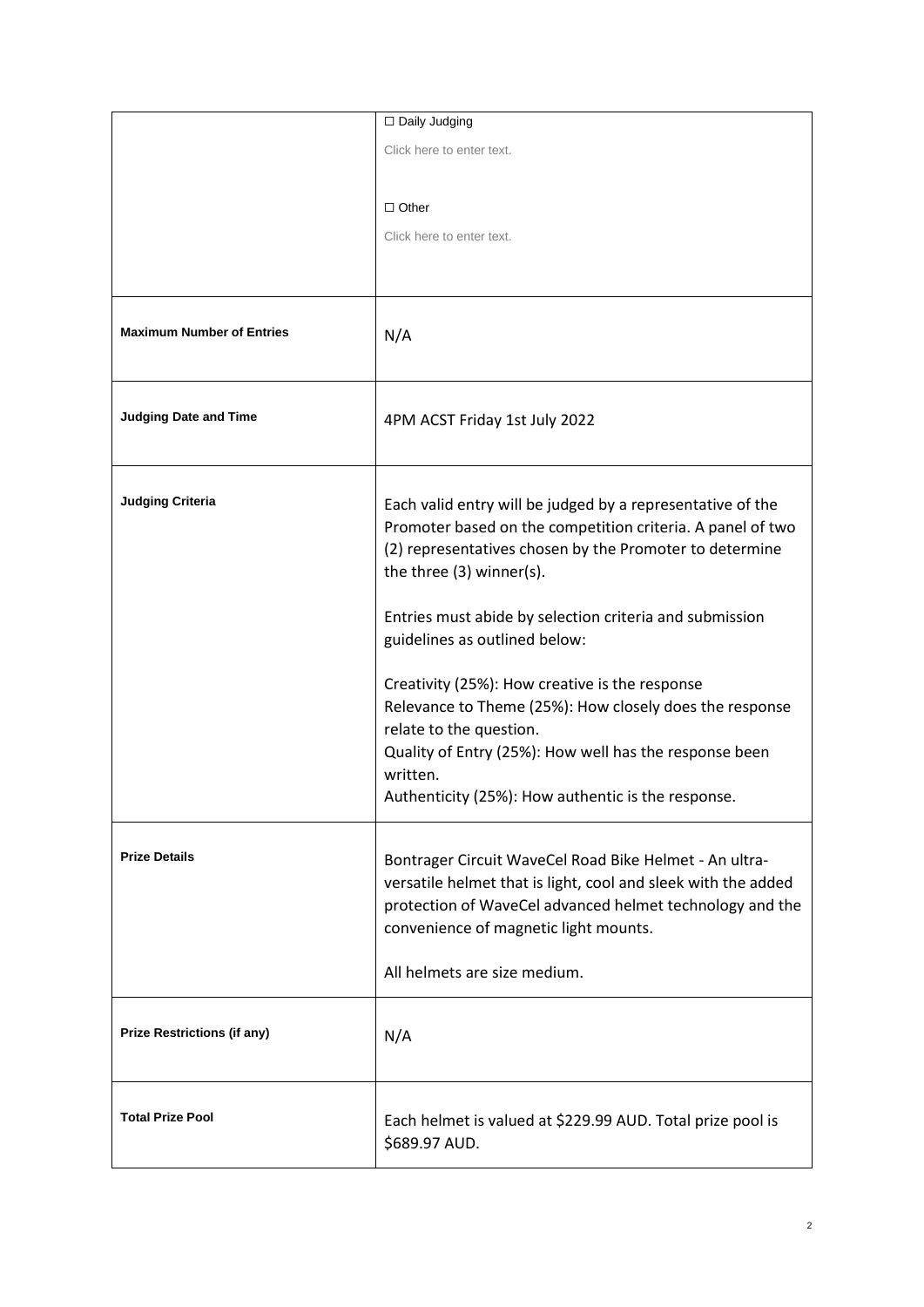| <b>Notification of Winners</b>   | Winners will be notified by email on Monday 4th June 2022.                                                                                                                                                                                                                                                                                                    |
|----------------------------------|---------------------------------------------------------------------------------------------------------------------------------------------------------------------------------------------------------------------------------------------------------------------------------------------------------------------------------------------------------------|
| <b>Prize Claim Date and Time</b> | 5PM ACST Wednesday 6th July 2022.<br>If the prize(s) are unclaimed by the unclaimed prize<br>selection date, the Promoter will award the prize(s) to the<br>Eligible Entrant(s) who came runner-up when the entries<br>were judged, subject to any directions from any regulatory<br>authority. Unclaimed prize draw date: 11:00AM ACST on<br>11th July 2022. |
| <b>Prize Delivery</b>            | Prize will be mailed out to the winners.                                                                                                                                                                                                                                                                                                                      |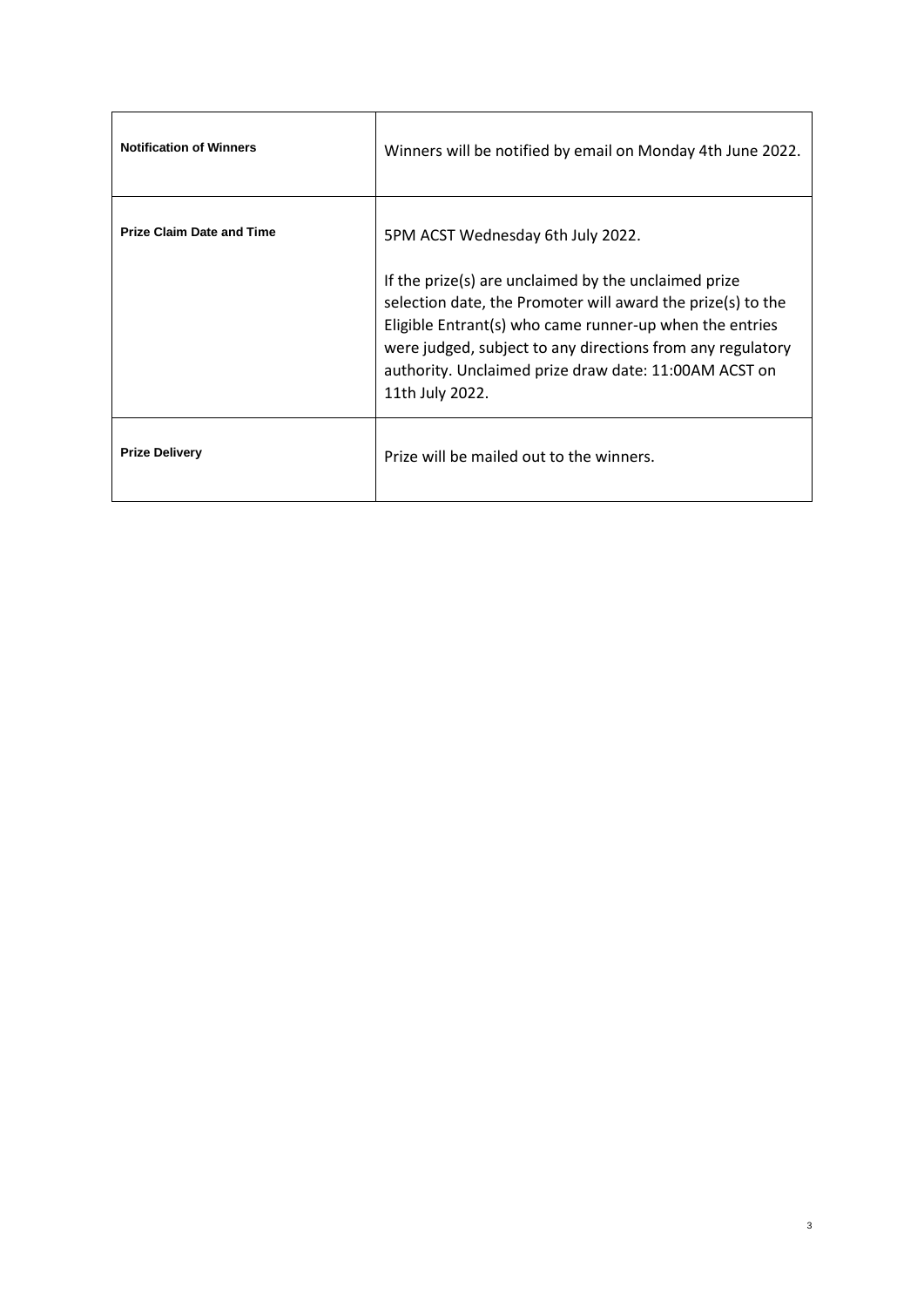- 1. These Terms of Entry must be read together with the Schedule for this Promotion. The Schedule defines certain terminology used in these Terms of Entry. By entering, entrants accept these Terms of Entry. To the extent of any inconsistency between the Schedule and these Terms of Entry, the Schedule prevails.
- 2. Entry is open only to residents of the Relevant State/s who comply with the Entry Restrictions (if any). Directors, officers, management, employees and other staff (and the immediate families of directors, officers, management, employees and other staff) of the Promoter, or of the agencies or companies associated with this Promotion are ineligible to enter.
- 3. The Promotion will be conducted during the Promotion Period.
- 4. To enter the Promotion, entrants must follow the Entry Method during the Promotion Period.
- 5. Entries must be received by the Promoter during the Promotion Period Entrants may submit up to the Maximum Number of Entries Multiple entries (where permitted) must be submitted separately and must independently comply with these Terms of Entry.
- 6. The Promoter accepts no responsibility for late, lost, incomplete, incorrectly submitted, delayed, illegible, corrupted or misdirected entries, claims or correspondence whether due to error, omission, alteration, tampering, deletion, theft, destruction, transmission interruption, communications failure or otherwise. The Promoter has no control over communications networks or services, the Internet, or computer or telephone networks or lines and accepts no responsibility for any problems associated with them, whether due to traffic congestion, technical malfunction or otherwise. The Promoter is not liable for any consequences of user error including (without limitation) costs incurred. Any form of automated entry using any device or software is invalid. Entries are deemed to be received at the time of receipt by the Promoter not at the time of transmission by the entrant.
- 7. Costs associated with accessing the Promoter's website remain an entrant's responsibility and may vary depending on Internet service provider used.
- 8. This is a game of skill, chance plays no part in determining the winner/s. Each valid entry will be individually judged (by representatives of the Promoter) based on the Judging Criteria.
- 9. The judges' decision is final and no correspondence will be entered into.
- 10. All entries and materials submitted to the Promoter in connection with this Promotion (in any form, including without limitation in hard copy or electronic form), become the property of the Promoter and each entrant warrants that it has the right to transfer these things to the Promoter. Each entry must be the entrant's original work. By entering this Promotion entrants: (a) consent to the Promoter using their entries or materials in any manner it sees fit, including making copies of or publishing the whole or any part of their entry and otherwise exploiting the entry and any rights in relation to the entry, to publicise this Promotion or for any other purposes; (b) undertake to the Promoter that their entry is not, and its use by the Promoter will not be, in breach of any third party intellectual property rights; (c) expressly consent pursuant to the moral rights provisions of the *Copyright Act 1968* (Cth) to the Promoter having unfettered right to treat their entry in any manner at its sole discretion, to alter their entry in

any manner and to the Promoter not attributing authorship of their entry to the entrant; and (d) will, at the Promoter's reasonable request and at the Promoter's cost, at all times do all things (including signing all documentation) necessary to give full effect to the requirements of this clause.

- 11. By entering this Promotion, an entrant consents to their name, location and any other information submitted to the Promoter being broadcast and/or published, and each entrant consents to the content of their entry being broadcast and/or published.
- <span id="page-3-0"></span>12. The prize/s will be awarded to the valid entry or entries (as applicable) which best meet the Judging Criteria, as determined by the judges, in accordance with the Prize Details. Entries that, in the Promoter's judgment, contain offensive, defamatory or otherwise objectionable or inappropriate material, or that infringe any third party rights (including intellectual property rights), will be invalid. This includes, but is not limited to, any entry which the Promoter considers to be disparaging to its products and/or services, or is otherwise not in keeping with the spirit of the Promotion. The decision by the Promoter to accept or reject an entry is in the Promoter's sole discretion and no correspondence will be entered into. Once an entry is submitted, entrants acknowledge that the entry may not be withdrawn, altered or deleted (except as and where required by the Promoter).
- 13. The prize/s are specified in the Prize Details. The total prize pool is specified in the Total Prize Pool section of the Schedule.
- 14. Where a prize includes international or domestic travel, the prize cannot be taken during peak periods or any travel blackout periods applying, and must be booked and completed as specified by the Promoter and/or the supplier or organiser of the prize. If the prize is event based, travel must be taken to coincide with the relevant event on the dates specified by the Promoter. Any flights and accommodation constituting part of a prize are subject to booking and availability. All costs associated with a travel prize which are not specified to be included in the prize, including but not limited to any transfer costs, meals, taxes, insurance and all other ancillary costs, are the responsibility of the winner and their companion/s (if any). The winner and any travelling companion/s are responsible for ensuring that they have all necessary travel insurance and documents to travel to the relevant place (including a current passport and visas, if required). The Promoter is not responsible for any cancellation, delay or rescheduling of flights and any costs incurred as a result (including, without limitation, accommodation costs) will be the sole responsibility of the winner. Where a prize includes international travel, winners are advised to consult their healthcare professional regarding recommended immunisations and/or health checks prior to travelling and to check for travel warnings and any perceived hazards with appropriate authorities, including www dfat.gov.au.
- 15. Where a prize involves the winner: (a) attending an event, if any part of the event is abandoned, called off, varied or postponed for any reason, then at the Promoter's discretion, the relevant winner (and their companion/s, if applicable) forfeits all rights to attend the relevant event and no cash or alternative tickets will be substituted for that element of the prize; and/or (b) meeting or attending a function with a celebrity or other public figure, the Promoter will not be liable for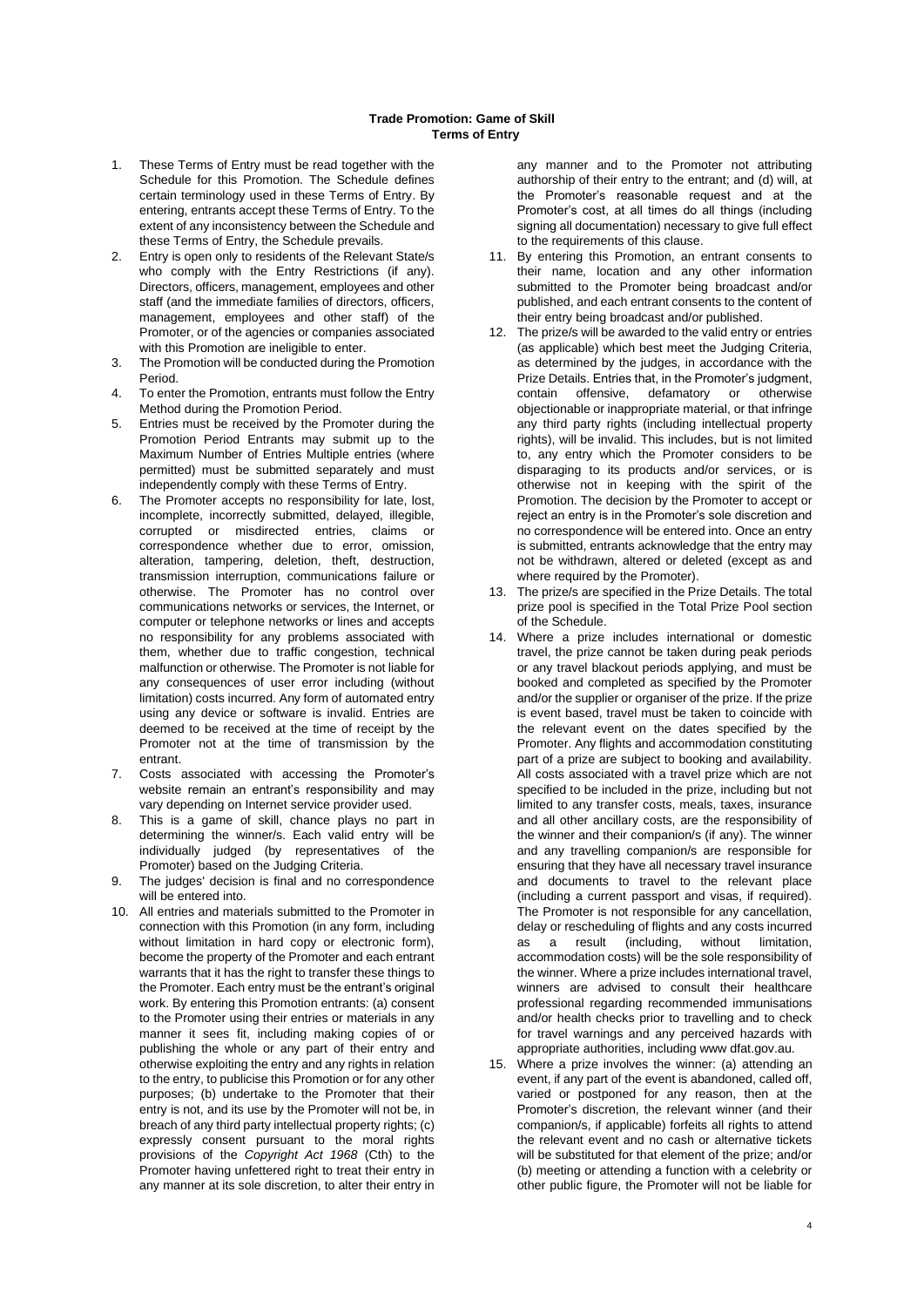the failure of the winner (and their companion/s, if applicable) to meet that person or failure of that person to attend the function, for whatever reason.

- 16. If the prize includes vouchers, all vouchers are valid until the voucher expiry date as specified on the voucher or by the provider of the voucher. Vouchers are subject to the conditions stipulated by the provider of the voucher. If the total value of a voucher is not used at the time of redemption, a new voucher may (subject to the conditions stipulated by the provider) be issued for the remaining amount. Any such further voucher is valid for the remainder of the original voucher expiry period. Vouchers cannot be redeemed for further vouchers.
- 17. If the prize includes tickets, all tickets are valid for the date or period as indicated on the tickets. Tickets are subject to the conditions stipulated by the provider of the tickets.
- 18. If a winner of a prize is under the age of 18 years (where entry by persons under 18 is permitted), the Promoter may, at its discretion, award the prize to the winner's parent or guardian (who is aged over 18 years).
- 19. The Promoter may, at its discretion, require any person taking any prize to be 18 years of age or over, or if a person is under the age of 18, require that that person be accompanied by a parent or legal guardian while taking the prize.
- 20. The Promoter may in its absolute discretion prohibit an entrant's participation in this Promotion, cancel a prize or otherwise cease to provide any benefit of a prize to a winner and their companion/s if the entrant or the winner (or their companion/s), in the opinion of the Promoter, is under the influence of alcohol or any other drug, behaves aggressively or offensively, or behaves in a manner which may diminish the good name or reputation of the Promoter, any of its promotional partners (or of the business of the Promoter or any of its promotional partners), is contrary to law or is otherwise inappropriate.
- 21. The Promoter encourages consumers to enjoy alcohol responsibly. Legal aged consumers are advised to consider the safe drinking levels recommended in the National Health and Medical Research Council Guidelines available at https://www.nhmrc.gov.au/health-advice/alcohol.
- 22. Entrants must, at the Promoter's request, participate in all promotional activity (such as publicity and photography) surrounding this Promotion or the winning of any prize, free of charge, and sign any additional documents reasonably required by the Promoter to give effect to this condition. An entrant consents to the Promoter using the entrant's name, likeness, image and/or voice (including photograph, film and/or recording of the same) in any media for an unlimited period of time without further notification, remuneration or compensation for the purpose of promoting, publicising or marketing the Promotion (including any outcome), taking or using any prize and/or promoting any products or services manufactured, distributed and/or supplied by the Promoter.
- 23. If an entrant is unable to or refuses or fails to take part in any element of this Promotion, or a winning entry is deemed not to comply with these Terms of Entry, the Promoter reserves the right to discard that entrant's entry and proceed as if that entrant had not entered the Promotion.
- 24. The winner/s will be notified as stated in the Notification of Winners section of the Schedule.
- 25. If any prize is not claimed by the Prize Claim Date and Time, the relevant winner's entry will be deemed invalid and the Promoter reserves the right to award the relevant prize/s to the next best valid entry or entries (as applicable) which meet the Judging Criteria, as determined by the judges, that has not already received a prize. If a prize is no longer capable of being redeemed, the new winner/s will receive a prize, as determined by the Promoter, of equivalent value (as if the original prize had been awarded to that person, less any administrative expenses incurred by the Promoter).
- 26. Entrants acknowledge that there may be inherent risks in some aspects of the Promotion or the prize, and that participation in the Promotion and/or using the prize may involve participating in dangerous activities. By entering this Promotion and/or accepting the prize, entrants accept that risk.
- 27. In order to participate in this Promotion and/or the activities which may be awarded as part of the prize, the winner (and their companion/s, as applicable) must comply with applicable height, weight, health, fitness, skill, balance, dexterity and any other requirements normally associated with the particular activity. It is the entrant's responsibility to ensure that they (and their companion/s, as applicable) are sufficiently healthy and fit so as to safely participate in this Promotion and/or undertake the activities awarded as part of the prize. The Promoter reserves the right to deem that an entrant/winner (or their companion/s, as applicable) is not sufficiently healthy or fit. The entrant/winner must comply with all requirements and directions of the people responsible for the conduct of the relevant activity and must ensure that their companion/s also comply, if applicable.
- 28. If requested by the Promoter, any entrant or winner (and their companion/s, if applicable) (or if an entrant, winner or companion is aged under 18 years, their parent or guardian) must sign an indemnity and exclusion of liability form (provided by the Promoter) in favour of all parties involved in this Promotion and/or providing the prize prior to undertaking any specified activities forming part of the Promotion or prior to taking a prize. If any entrant, winner, nominated companion or parent/guardian (if applicable) do not sign the indemnity form provided by the Promoter within the time requested by the Promoter, the relevant entrant's or winner's entry or claim will be deemed invalid. Where an entry or claim is deemed invalid, the Promoter reserves the right to determine a new winner in accordance with paragraph [12.](#page-3-0)
- 29. Prizes and participation in this Promotion is subject to any conditions imposed by the supplier or organiser of the prize, as applicable.
- <span id="page-4-0"></span>30. The Promoter will not be liable for any direct or indirect loss (including, without limitation, special or consequential loss or loss of profits), expense, damage, personal injury or death which is suffered or sustained (whether or not arising from any person's negligence) in connection with this Promotion or accepting or using any prize, except for any liability which cannot be excluded by law (in which case that liability is limited to the minimum allowable by law). Applicable manufacturers and/or distributors should be contacted in regards to all prize warranty claims.
- 31. Without limiting the previous paragraph, the Promoter will not be liable for any damage to or delay in transit of prizes. Prizes will be provided by the Promoter to the winner/s as stated in the Prize Delivery section of the Schedule.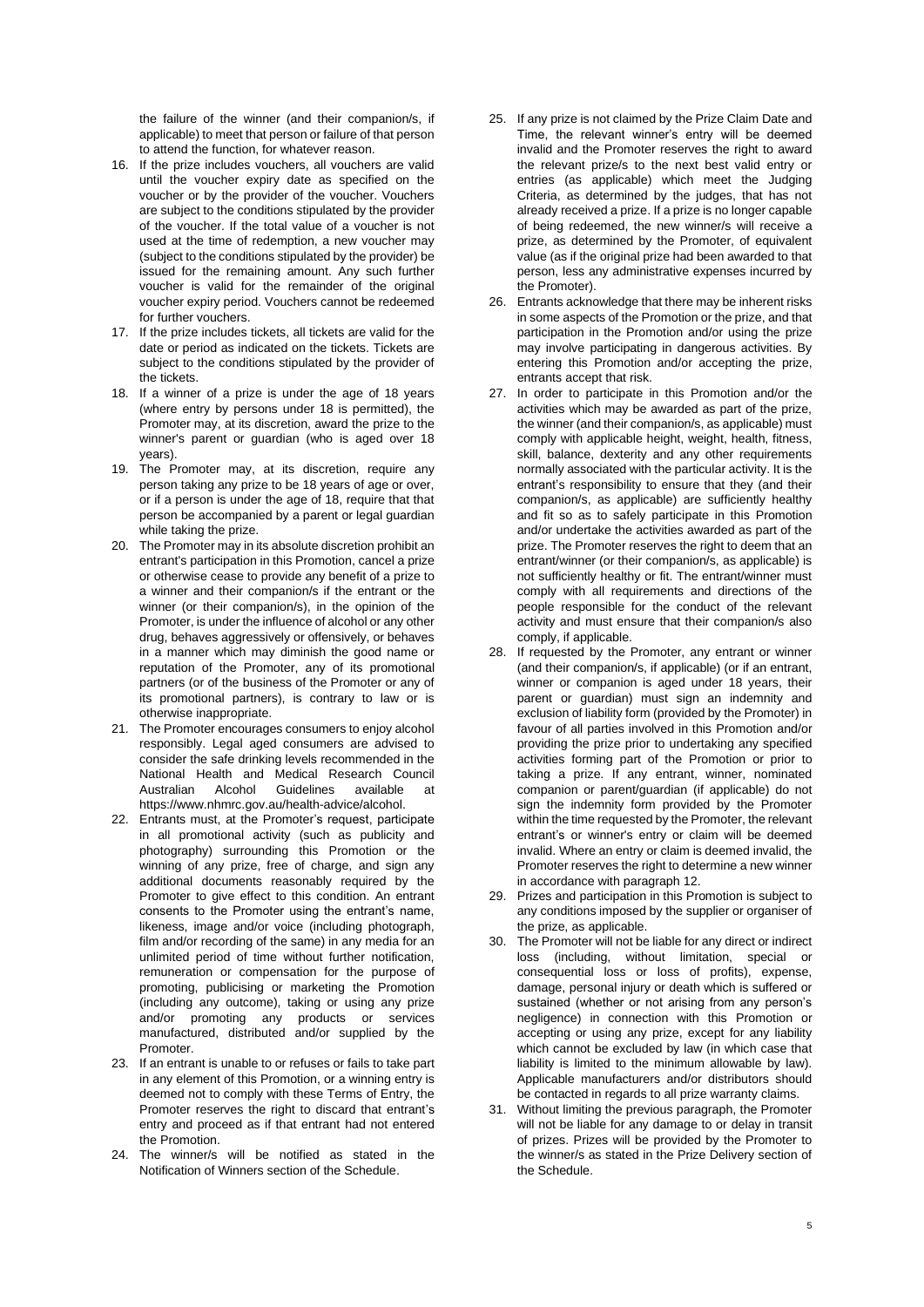- 32. Entrants can only register in their own name. Entrants who provide incorrect, misleading or fraudulent information are ineligible to enter and participate in the Promotion and all entries of an entrant who is deemed by the Promoter to have provided incorrect, misleading or fraudulent information may, at the sole discretion of the Promoter, be deemed invalid. The Promoter may require the winner/s to provide (within the requested time) identification as requested by the Promoter including (without limitation) proof of identity, proof of age and proof of residency (to the Promoter's satisfaction, at its sole discretion) in order to confirm the entrant's identity, age, residential address, eligibility to enter, participate and claim a prize, and any information submitted by the entrant in entering and participating m the Promotion, before issuing the prize (including confirming consent of an entrant's parent or legal guardian and the name, age and address of the parent or legal guardian that gave their consent, where an entrant is under 18 years of age). Identification considered suitable for verification is at the Promoter's discretion If the documentation required by the Promoter is not received by the Promoter (or its nominated agent) or an entrant has not been verified or validated to the Promoter's satisfaction, then any and all entries of that entrant will be ineligible and deemed invalid.
- 33. If due to any reason whatsoever the Promoter becomes aware after an entrant has won a prize that the entrant has not complied with these Terms of Entry, that entrant will have no entitlement to the prize, even if the Promoter has announced them as a winner and that entrant will be required, at the direction of the Promoter, to return, refund or otherwise make restitution of the prize.
- 34. The Promoter reserves the right to verify the validity of any and all entries. The Promoter may, in its sole discretion, disqualify any or all entries from, and prohibit further participation in this Promotion by, any person who: (a) tampers with or benefits from any tampering with the entry process or with the operation of the Promotion; (b) acts in violation of these Terms of Entry; (c) acts in a disruptive manner; (d) acts with the intent to annoy, abuse, threaten or harass any other person; or (e) engages in any unlawful or other improper misconduct calculated to jeopardise the fair and proper conduct of the Promotion. The Promoter's legal rights to recover damages or other compensation from such an offender are reserved.
- 35. The prize must be taken as offered and cannot be varied. No prize is transferable or exchangeable, nor can it be redeemed for cash (unless otherwise indicated). In the event for any reason a winner does not take an element of any prize at the time stipulated by the Promoter then that element of the prize will be forfeited by the winner and cash will not be supplied for that element of the prize. The Promoter accepts no responsibility for any variation in prize value. Where a prize is unavailable for any reason, the Promoter may substitute for that prize another item of equal or higher value as determined by the Promoter Without limiting the foregoing, the Promoter may, in its absolute discretion, substitute cash for any prize (the amount of cash being equal to the prize value specified in the Prize Details).
- 36. Without limiting paragraph [30,](#page-4-0) the Promoter makes no warranties or representations about the fitness for purpose or suitability of any prize and will not accept responsibility for the quality or fitness for any purpose of any prize, or the failure of any prize to be of merchantable quality If liability under terms implied by

legislation cannot be excluded, the liability of the Promoter is limited to re-supplying the relevant goods or services or paying the cost of replacing them.

- 37. If for any reason any aspect of this Promotion is not capable of running as planned for any reason beyond the reasonable control of the Promoter, including, but not limited to, by reason of war, terrorism, state of emergency or disaster (including natural disaster), infection by computer virus, telephone network failure, bugs, tampering, unauthorised intervention, fraud, technical failures or anything which corrupts or affects the administration, security, fairness, integrity or proper conduct of this Promotion, the Promoter may, in its sole discretion, cancel, terminate, modify or suspend the Promotion, invalidate any affected entries and/or, if necessary, provide an alternative prize to the same value as the original prize.
- 38. Without limiting any other paragraph, the Promoter may at its sole discretion amend any aspect of this Promotion or of these Terms of Entry from time to time, subject to applicable laws in each Relevant State.
- 39. The Promoter accepts no responsibility for any tax implications that may arise from the prize winnings Independent financial advice should be sought. Where the operation of this Promotion results in, for GST purposes, supplies being made for non-monetary consideration, entrants agree to follow the Australian Taxation Office's stated view that where the parties are at arm's length, goods and services exchanged are of equal GST inclusive market values.
- 40. Each entrant must ensure that any other person whose personal details have been provided by the entrant to the Promoter for the purposes of the entrant's participation in this Promotion has given their implied or express consent for their details to be provided to the Promoter and to be contacted by the Promoter in relation to this Promotion.
- 41. The Promoter requires personal information from an entrant for the purposes of: (a) including the entrant in a Promotion and, where appropriate, awarding prizes; (b) conducting market research and analysis that helps the Promoter improve and customise its products and services; (c) sending entrants customer service emails including entry confirmations and event reminders; (d) preventing or detecting unlawful behaviour, to protect or enforce the Promoter's legal rights or as otherwise permitted by law; (e) ensuring the security of the Promoter's and the Promoter's supplier operations: (f) creating a profile about an entrant to help the Promoter personalise its services to an entrant if the entrant has consented to Promoter marketing; (g) sharing that personal information with: (i) third parties who supply goods and services: (A) on which the Promoter's products and systems are built; (B) so that they can run the Promoter's event and for other reasons described in their privacy policies; or (C) so that they can process and fulfil a prize won by an entrant, (ii) government departments, agencies or other authorised bodies where permitted or required by law. The Promoter will manage an entrant's personal information pursuant to the Promoter's Privacy Policy Statement which can be found here [https://tourism.sa.gov.au/privacy-statement.](https://tourism.sa.gov.au/privacy-statement) The Privacy Policy Statement sets out how the SATC collects, holds, uses, and discloses personal information in relation to an entrant for the purposes listed above.
- 42. Unless the contrary intention appears, a reference in these Terms of Entry or the Schedule or in any advertisement relating to this Promotion to Australian